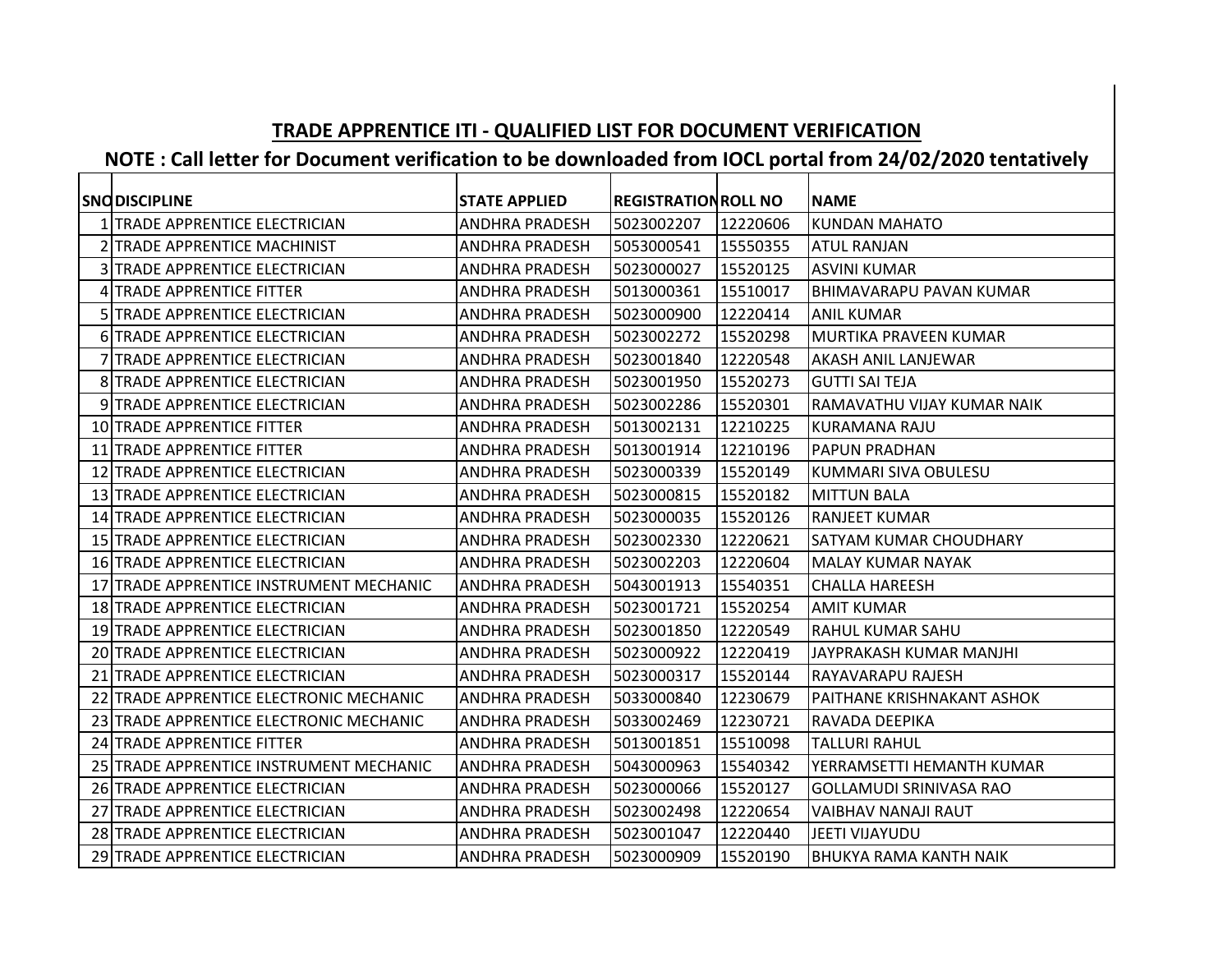| 30 TRADE APPRENTICE FITTER              | KARNATAKA                    | 2013001553 | 13310061 | <b>MD SHADAB</b>                    |
|-----------------------------------------|------------------------------|------------|----------|-------------------------------------|
| 31 TRADE APPRENTICE ELECTRICIAN         | KARNATAKA                    | 2023001388 | 15520234 | AMAR KUMAR RAJAK                    |
| 32 TRADE APPRENTICE FITTER              | KARNATAKA                    | 2013001870 | 13310074 | <b>ROHIT KUMAR</b>                  |
| 33 TRADE APPRENTICE FITTER              | KARNATAKA                    | 2013001449 | 12210154 | <b>KARTIK RAJUJI MENDHE</b>         |
| 34 TRADE APPRENTICE FITTER              | KARNATAKA                    | 2013000958 | 15510050 | <b>GAWANDE SHATRUGHNA RAMESHWAR</b> |
| 35 TRADE APPRENTICE FITTER              | KARNATAKA                    | 2013001871 | 13310075 | SUMAN KUMAR                         |
| 36 TRADE APPRENTICE ELECTRICIAN         | KARNATAKA                    | 2023000179 | 13320124 | <b>PRUTHVI R</b>                    |
| 37 TRADE APPRENTICE FITTER              | KARNATAKA                    | 2013001288 | 13310056 | <b>ROHIT KUMAR</b>                  |
| 38 TRADE APPRENTICE ELECTRICIAN         | KARNATAKA                    | 2023001381 | 15520232 | RAJ BAHADUR MEENA                   |
| 39 TRADE APPRENTICE FITTER              | KARNATAKA                    | 2013000053 | 15510002 | <b>SUSABHAN JANA</b>                |
| 40 TRADE APPRENTICE FITTER              | KARNATAKA                    | 2013002048 | 12210214 | <b>ABISEK KUMAR</b>                 |
| 41 TRADE APPRENTICE FITTER              | KARNATAKA                    | 2013001695 | 13310066 | <b>SONU KUMAR</b>                   |
| 42 TRADE APPRENTICE FITTER              | KARNATAKA                    | 2013002141 | 12210226 | <b>KUNAL NILAY GANVIR</b>           |
| 43 TRADE APPRENTICE ELECTRICIAN         | KARNATAKA                    | 2023002245 | 12220611 | AJMEERA RAJENDAR NAIK               |
| 44 TRADE APPRENTICE ELECTRICIAN         | KARNATAKA                    | 2023001510 | 12220509 | RAJKUMR MEENA                       |
| 45 TRADE APPRENTICE ELECTRICIAN         | KARNATAKA                    | 2023000985 | 13320193 | <b>CHANDAN KUMAR</b>                |
| 46 TRADE APPRENTICE ELECTRICIAN         | KARNATAKA                    | 2023001918 | 13320254 | AJIT RAM                            |
| 47 TRADE APPRENTICE FITTER              | KARNATAKA                    | 2013001299 | 12210134 | <b>AKASH SINGH</b>                  |
| 48 TRADE APPRENTICE FITTER              | KARNATAKA                    | 2013002394 | 11110106 | <b>BIRJU KUMAR</b>                  |
| 49 TRADE APPRENTICE ELECTRONIC MECHANIC | <b>KARNATAKA</b>             | 2033000978 | 13330301 | <b>BALAJI R A</b>                   |
| 50 TRADE APPRENTICE ELECTRONIC MECHANIC | KARNATAKA                    | 2033000763 | 13330299 | HARSHVARDHAN DEVNALE                |
| 51 TRADE APPRENTICE FITTER              | KARNATAKA                    | 2013001529 | 15510084 | RAMAKANTA PARIDA                    |
| 52 TRADE APPRENTICE FITTER              | KARNATAKA                    | 2013001147 | 15510062 | CHAUDHARI ATUL NATTHU               |
| 53 TRADE APPRENTICE FITTER              | KARNATAKA                    | 2013002047 | 12210213 | <b>VICKY SAHADEO KUMBHARE</b>       |
| 54 TRADE APPRENTICE FITTER              | KARNATAKA                    | 2013001700 | 12210175 | <b>MOHIT KUMAR</b>                  |
| 55 TRADE APPRENTICE FITTER              | KARNATAKA                    | 2013002266 | 13310096 | <b>DIVAKARK</b>                     |
| 56 TRADE APPRENTICE FITTER              | KARNATAKA                    | 2013000463 | 13310017 | <b>VIKRAM UTTAM MANE</b>            |
| 57 TRADE APPRENTICE ELECTRONIC MECHANIC | KARNATAKA                    | 2033001509 | 13330309 | <b>UMESHAK</b>                      |
| 58 TRADE APPRENTICE ELECTRICIAN         | KARNATAKA                    | 2023002297 | 11120212 | VISHAL SINGH MEENA                  |
| 59 TRADE APPRENTICE FITTER              | KARNATAKA                    | 2013002104 | 15510105 | JAY SINGH MEENA                     |
| 60 TRADE APPRENTICE ELECTRICIAN         | KARNATAKA                    | 2023000714 | 13320168 | <b>KOUSHIK R</b>                    |
| 61 TRADE APPRENTICE FITTER              | TAMIL NADU AND PU 1013000769 |            | 13310028 | <b>SURJEET KUMAR</b>                |
| 62 TRADE APPRENTICE FITTER              | TAMIL NADU AND PU 1013001248 |            | 11110057 | <b>VIKRAM KUMAR</b>                 |
| 63 TRADE APPRENTICE ELECTRICIAN         | TAMIL NADU AND PU 1023002204 |            | 12220605 | <b>SUJEET KUMAR</b>                 |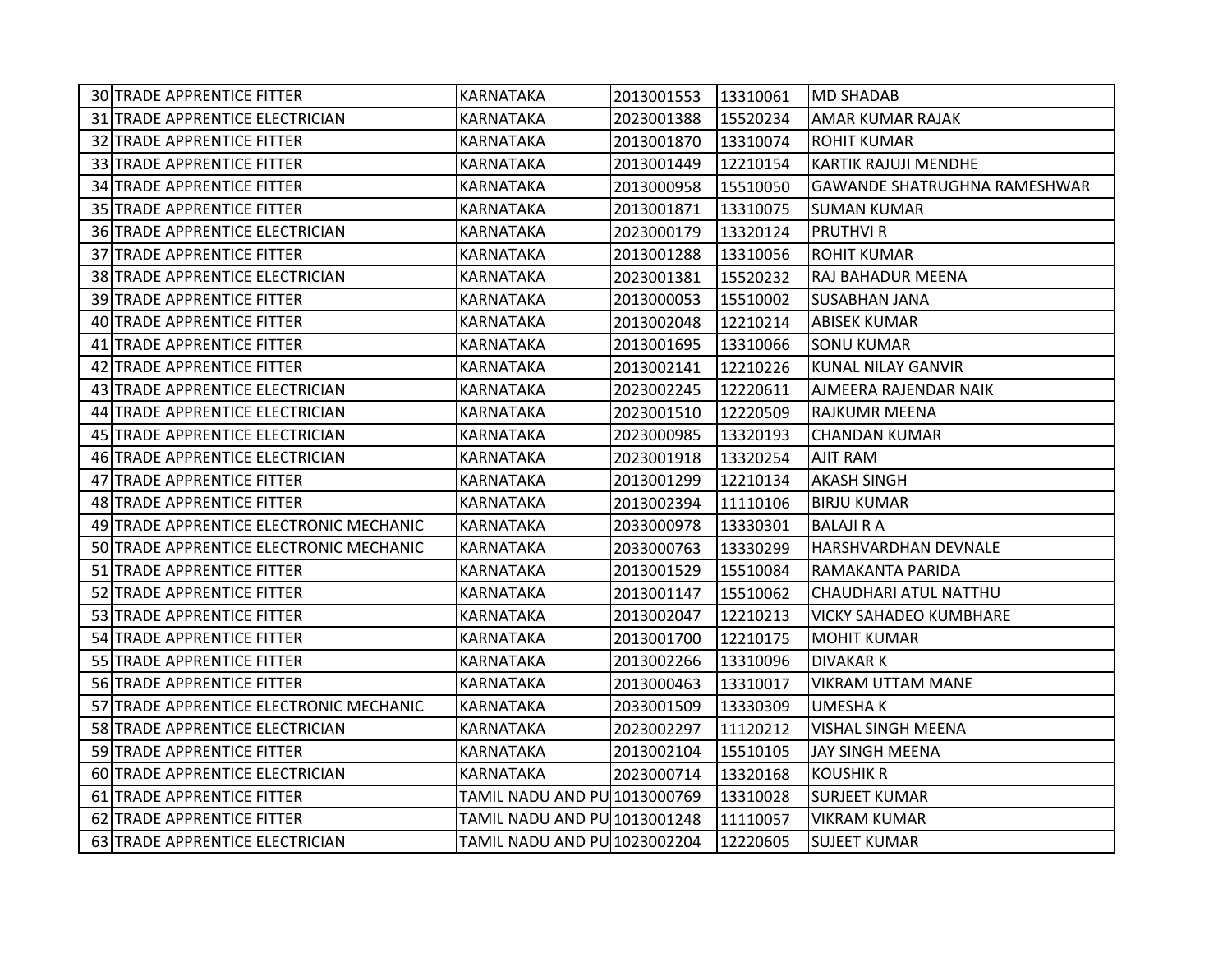| 64 TRADE APPRENTICE FITTER        | TAMIL NADU AND PU 1013001137   12210116 |          | <b>AKASH RAMESH JAGTAP</b>      |
|-----------------------------------|-----------------------------------------|----------|---------------------------------|
| 65 TRADE APPRENTICE FITTER        | TAMIL NADU AND PU 1013001249            | 11110058 | <b>SANJAY KUMAR</b>             |
| 66 TRADE APPRENTICE FITTER        | TAMIL NADU AND PU 1013001250            | 11110059 | <b>SHIVAM ITC</b>               |
| 67 TRADE APPRENTICE ELECTRICIAN   | TAMIL NADU AND PU 1023001711            | 11120190 | <b>SANTHOSH KUMAR</b>           |
| 68 TRADE APPRENTICE ELECTRICIAN   | TAMIL NADU AND PU 1023002480            | 15520317 | <b>SANOJ KUMAR MAHATO</b>       |
| 69 TRADE APPRENTICE FITTER        | TAMIL NADU AND PU 1013001751            | 12210183 | <b>JAYKISHOR KUMAR</b>          |
| 70 TRADE APPRENTICE FITTER        | TAMIL NADU AND PU 1013001247            | 11110056 | <b>SURAJ KUMAR PANDEY</b>       |
| 71 TRADE APPRENTICE FITTER        | TAMIL NADU AND PU 1013001368            | 15510074 | AJAY KUMAR CHAURASIYA           |
| 72 TRADE APPRENTICE FITTER        | TAMIL NADU AND PU 1013000079            | 11110005 | <b>MESHRAM ANANT LOKNATH</b>    |
| 73 TRADE APPRENTICE ELECTRICIAN   | TAMIL NADU AND PU 1023001551            | 11120178 | <b>MAZID HUSSAIN</b>            |
| 74 TRADE APPRENTICE MACHINIST     | TAMIL NADU AND PU 1053001550            | 12250767 | SAGAR RAJENDRA MESHRAM          |
| 75 TRADE APPRENTICE FITTER        | TAMIL NADU AND PU 1013001613            | 12210165 | <b>ASHISH MADHUKAR BOBADE</b>   |
| 76 TRADE APPRENTICE FITTER        | TAMIL NADU AND PU 1013001209            | 12210127 | <b>SHASHI KANT MAURYA</b>       |
| 77 TRADE APPRENTICE FITTER        | TAMIL NADU AND PU 1013000274            | 12210025 | <b>SUJEET YADAV</b>             |
| 78 TRADE APPRENTICE ELECTRICIAN   | TAMIL NADU AND PU 1023001302            | 15520226 | <b>AMARJIT KUMAR</b>            |
| 79 TRADE APPRENTICE FITTER        | TAMIL NADU AND PU 1013001068            | 12210107 | <b>ANIKET MAROTI GURNULE</b>    |
| <b>80 TRADE APPRENTICE FITTER</b> | TAMIL NADU AND PU 1013002056            | 12210217 | <b>SAURABH RAVI CHINCHURKAR</b> |
| 81 TRADE APPRENTICE FITTER        | TAMIL NADU AND PU 1013000787            | 12210081 | <b>ANKIT JAGDISH PETHE</b>      |
| 82 TRADE APPRENTICE FITTER        | TAMIL NADU AND PU 1013001928            | 12210197 | AKSHAY LAHANU KADHAO            |
| 83 TRADE APPRENTICE MACHINIST     | TAMIL NADU AND PU 1053000940            | 12250756 | SANYAMI SANJIV MESHRAM          |
| 84 TRADE APPRENTICE ELECTRICIAN   | TAMIL NADU AND PU 1023000816            | 11120142 | <b>K VIGNESH</b>                |
| 85 TRADE APPRENTICE ELECTRICIAN   | TAMIL NADU AND PU 1023000453            | 12220343 | <b>AVADHESH PAL</b>             |
| 86 TRADE APPRENTICE ELECTRICIAN   | TAMIL NADU AND PU 1023002324            | 13320276 | RAMESH                          |
| 87 TRADE APPRENTICE FITTER        | TAMIL NADU AND PU 1013001342            | 12210138 | IROHIT RAMRATAN BANTE           |
| 88 TRADE APPRENTICE FITTER        | TAMIL NADU AND PU 1013001305            | 15510068 | <b>SHAILESH KUMAR</b>           |
| 89 TRADE APPRENTICE FITTER        | TAMIL NADU AND PU 1013001933            | 12210199 | <b>MAYUR MORESHWAR MESHRAM</b>  |
| 90 TRADE APPRENTICE MACHINIST     | TAMIL NADU AND PU 1053001251            | 11150259 | <b>MADAN MOHAN RAVI</b>         |
| 91 TRADE APPRENTICE ELECTRICIAN   | TAMIL NADU AND PU 1023001158            | 11120156 | <b>AMIT KUMAR</b>               |
| 92 TRADE APPRENTICE ELECTRICIAN   | TAMIL NADU AND PU 1023000202            | 11120117 | DAULAT KUMAR BAIRAWA            |
| 93 TRADE APPRENTICE FITTER        | TAMIL NADU AND PU 1013000712            | 12210070 | KOMAL SHIVSHANKAR GAIDHANI      |
| 94 TRADE APPRENTICE FITTER        | TAMIL NADU AND PU 1013000993            | 12210095 | <b>BHIWGADE ATUL ARVIND</b>     |
| 95 TRADE APPRENTICE FITTER        | TAMIL NADU AND PU 1013000151            | 11110012 | TUSHAR HIMKALYAN MESHRAM        |
| 96 TRADE APPRENTICE FITTER        | TAMIL NADU AND PU 1013000293            | 11110019 | <b>NAYAN MONDAL</b>             |
| 97 TRADE APPRENTICE FITTER        | TAMIL NADU AND PU 1013001221            | 13310052 | <b>SAURAV KUMAR</b>             |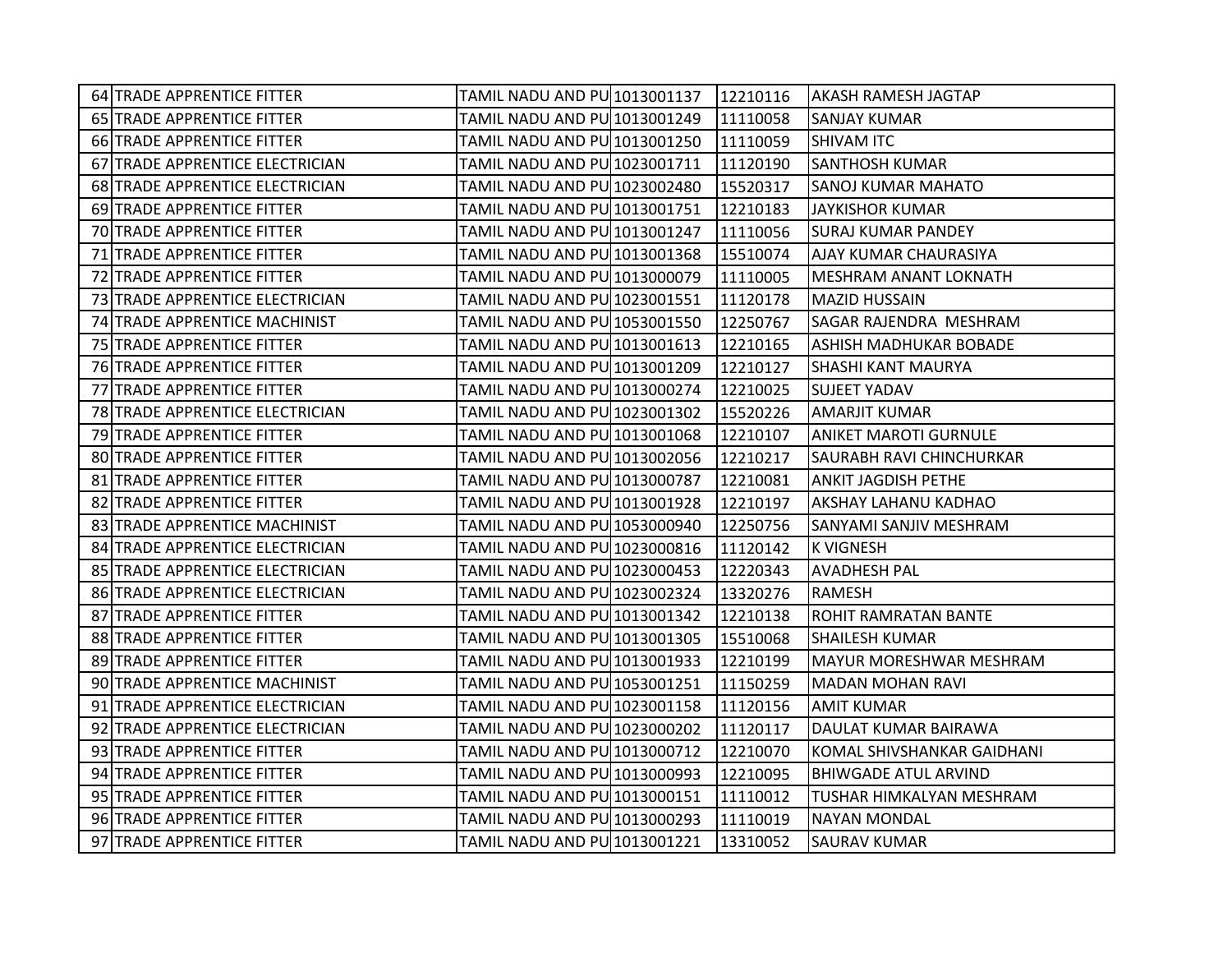| 98 TRADE APPRENTICE ELECTRICIAN          | TAMIL NADU AND PU 1023000747   15520175 |          | NILESH DWIVEDI                 |
|------------------------------------------|-----------------------------------------|----------|--------------------------------|
| 99 TRADE APPRENTICE FITTER               | TAMIL NADU AND PU 1013001932            | 12210198 | PANKAJ RAMESHWAR MANKAR        |
| 100 TRADE APPRENTICE FITTER              | TAMIL NADU AND PU 1013001050            | 12210104 | DHOKANE AVINASH MARIBA         |
| 101 TRADE APPRENTICE FITTER              | TAMIL NADU AND PU 1013000665            | 12210063 | <b>MANEESH VISHWAKA</b>        |
| 102 TRADE APPRENTICE MACHINIST           | TAMIL NADU AND PU 1053000621            | 12250752 | <b>THAWKAR ARTI ASHOK</b>      |
| 103 TRADE APPRENTICE FITTER              | TAMIL NADU AND PU 1013002401            | 11110107 | <b>AMAR KUMAR</b>              |
| 104 TRADE APPRENTICE FITTER              | TAMIL NADU AND PU 1013001742            | 13310068 | <b>NITHIN THULASI</b>          |
| 105 TRADE APPRENTICE FITTER              | TAMIL NADU AND PU 1013000253            | 11110017 | <b>SANJOY GARAI</b>            |
| 106 TRADE APPRENTICE FITTER              | TAMIL NADU AND PU 1013002135            | 11110095 | <b>SAURAV KUMAR</b>            |
| 107 TRADE APPRENTICE FITTER              | TAMIL NADU AND PU 1013001308            | 15510069 | <b>MAHENDRA KUMAR</b>          |
| 108 TRADE APPRENTICE ELECTRICIAN         | TAMIL NADU AND PU 1023001581            | 13320225 | <b>ANIRUDH KUMAR</b>           |
| 109 TRADE APPRENTICE FITTER              | TAMIL NADU AND PU 1013000999            | 12210096 | <b>GAJBHIYE VINIT RAJAN</b>    |
| 110 TRADE APPRENTICE FITTER              | TAMIL NADU AND PU 1013001647            | 12210170 | MAYUR RAMESHWAR SAPATE         |
| 111 TRADE APPRENTICE INSTRUMENT MECHANIC | <b>TAMIL NADU AND PU 1043000465</b>     | 11140236 | <b>JAYALAKSHMI M</b>           |
| 112 TRADE APPRENTICE ELECTRONIC MECHANIC | TAMIL NADU AND PU 1033000715            | 15530325 | <b>RAJKISORE DAS</b>           |
| 113 TRADE APPRENTICE ELECTRONIC MECHANIC | TAMIL NADU AND PU 1033000014            | 11130224 | RAHUL R NAIR                   |
| 114 TRADE APPRENTICE FITTER              | TAMIL NADU AND PU 1013000794            | 12210083 | <b>ADESH ANIL KAHATE</b>       |
| 115 TRADE APPRENTICE FITTER              | TAMIL NADU AND PU 1013002257            | 12210239 | <b>TIJU KUMAR</b>              |
| 116 TRADE APPRENTICE FITTER              | TAMIL NADU AND PU 1013000869            | 11110045 | ISIVADEV A                     |
| 117 TRADE APPRENTICE FITTER              | TAMIL NADU AND PU 1013001508            | 12210159 | MOHTURE MAHESH BHARAT          |
| 118 TRADE APPRENTICE ELECTRICIAN         | TAMIL NADU AND PU 1023001632            | 11120183 | DEVENDRA KUMAR SAINI           |
| 119 TRADE APPRENTICE FITTER              | TAMIL NADU AND PU 1013000778            | 11110039 | <b>PAWAN</b>                   |
| 120 TRADE APPRENTICE MACHINIST           | TAMIL NADU AND PU 1053001320            | 11150261 | C SRIRAMA MOORTHY              |
| 121 TRADE APPRENTICE ELECTRONIC MECHANIC | TAMIL NADU AND PU 1033000582            | 15530323 | <b>TAPAS OJHA</b>              |
| 122 TRADE APPRENTICE ELECTRICIAN         | TAMIL NADU AND PU 1023001934            | 13320256 | <b>GHANSHYAM</b>               |
| 123 TRADE APPRENTICE ELECTRICIAN         | TAMIL NADU AND PU 1023002305            | 12220616 | <b>ASHIS PASWAN</b>            |
| 124 TRADE APPRENTICE FITTER              | TAMIL NADU AND PU 1013002290            | 15510118 | DHARMENDRA KUMAR               |
| 125 TRADE APPRENTICE MACHINIST           | TAMIL NADU AND PU 1053000624            | 12250753 | <b>TWINKAL SIDDHARTH HUMNE</b> |
| 126 TRADE APPRENTICE ELECTRICIAN         | TAMIL NADU AND PU 1023000911            | 12220416 | <b>SANDEEP</b>                 |
| 127 TRADE APPRENTICE ELECTRICIAN         | TAMIL NADU AND PU 1023000302            | 11120124 | <b>BHANU PRATAP SINGH</b>      |
| 128 TRADE APPRENTICE ELECTRICIAN         | TAMIL NADU AND PU 1023002166            | 12220597 | <b>ABHISHEK KUMAR</b>          |
| 129 TRADE APPRENTICE ELECTRICIAN         | TAMIL NADU AND PU 1023000379            | 15520155 | <b>RAUSHAN KUMAR</b>           |
| 130 TRADE APPRENTICE ELECTRICIAN         | TAMIL NADU AND PU 1023002399            | 12220633 | <b>AJAY MANOHAR SAUTKAR</b>    |
| 131 TRADE APPRENTICE ELECTRONIC MECHANIC | TAMIL NADU AND PU 1033002344            | 12230715 | NILESH DADARAO WANKHADE        |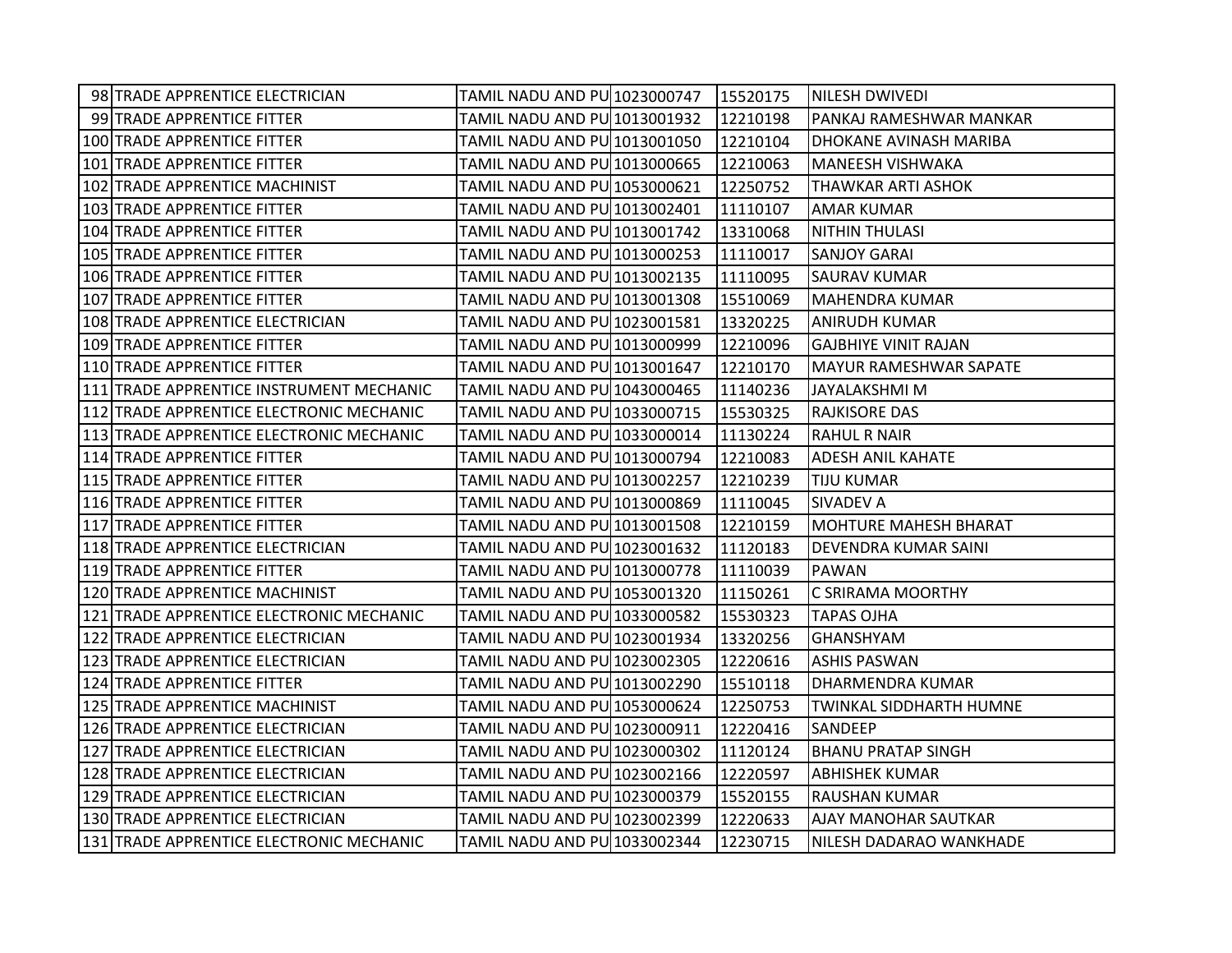| 132 TRADE APPRENTICE ELECTRICIAN         | TAMIL NADU AND PU 1023000584   15520169 |            |          | INIRAJ KUMAR                     |
|------------------------------------------|-----------------------------------------|------------|----------|----------------------------------|
| 133 TRADE APPRENTICE FITTER              | TELANGANA                               | 4013000446 | 12210040 | <b>CHAMAT DURGESH ASHOK</b>      |
| 134 TRADE APPRENTICE FITTER              | TELANGANA                               | 4013000481 | 12210044 | KOMMALAPATI BHASKAR              |
| 135 TRADE APPRENTICE ELECTRICIAN         | TELANGANA                               | 4023002261 | 12220614 | <b>KAMLESH YADAV</b>             |
| 136 TRADE APPRENTICE ELECTRICIAN         | TELANGANA                               | 4023001399 | 12220496 | JINIKUNTLA VENKATESH             |
| 137 TRADE APPRENTICE FITTER              | TELANGANA                               | 4013000360 | 12210033 | <b>CHETTIPALLI HARISH</b>        |
| 138 TRADE APPRENTICE ELECTRICIAN         | TELANGANA                               | 4023000723 | 13320169 | MAHENDRA KUMAR YADAV             |
| 139 TRADE APPRENTICE FITTER              | TELANGANA                               | 4013002199 | 12210235 | JADHAV SUJIT CHANDU              |
| 140 TRADE APPRENTICE FITTER              | TELANGANA                               | 4013001136 | 12210115 | MOHAMMED ABDUL FAZIL             |
| 141 TRADE APPRENTICE FITTER              | TELANGANA                               | 4013000791 | 15510037 | <b>RANJIT KHATUA</b>             |
| 142 TRADE APPRENTICE MACHINIST           | TELANGANA                               | 4053002174 | 12250772 | SOMANABOINA PRAMOD               |
| 143 TRADE APPRENTICE ELECTRONIC MECHANIC | TELANGANA                               | 4033001418 | 12230696 | KALYANKAR VIKRAM KAILASHRAO      |
| 144 TRADE APPRENTICE FITTER              | TELANGANA                               | 4013000395 | 12210036 | VIKKI VILAS RAMTEKE              |
| 145 TRADE APPRENTICE ELECTRICIAN         | TELANGANA                               | 4023001784 | 12220536 | <b>DURGAM SUDHEER KUMAR</b>      |
| 146 TRADE APPRENTICE ELECTRICIAN         | TELANGANA                               | 4023002176 | 12220600 | <b>BHUKYA BHASKAR</b>            |
| 147 TRADE APPRENTICE ELECTRICIAN         | TELANGANA                               | 4023000479 | 12220348 | SADULA SANJEEV                   |
| 148 TRADE APPRENTICE ELECTRONIC MECHANIC | TELANGANA                               | 4033001675 | 12230704 | <b>ANIKET NISHIKANT DOLAS</b>    |
| 149 TRADE APPRENTICE ELECTRICIAN         | TELANGANA                               | 4023001892 | 12220554 | <b>AJAY KUMAR JENA</b>           |
| 150 TRADE APPRENTICE ELECTRICIAN         | TELANGANA                               | 4023002139 | 12220591 | <b>VIKAS KUMAR</b>               |
| 151 TRADE APPRENTICE FITTER              | TELANGANA                               | 4013002370 | 12210251 | PRAJWAL DILIP BELE               |
| 152 TRADE APPRENTICE ELECTRICIAN         | TELANGANA                               | 4023000814 | 12220404 | <b>EMBADI NAVEEN</b>             |
| 153 TRADE APPRENTICE ELECTRONIC MECHANIC | TELANGANA                               | 4033001617 | 12230702 | <b>GOGULOTH PRAKASH</b>          |
| 154 TRADE APPRENTICE ELECTRICIAN         | TELANGANA                               | 4023000252 | 12220303 | <b>SAGAR</b>                     |
| 155 TRADE APPRENTICE ELECTRICIAN         | TELANGANA                               | 4023000292 | 12220311 | <b>GOLLA RAKESH</b>              |
| 156 TRADE APPRENTICE ELECTRICIAN         | TELANGANA                               | 4023000938 | 12220423 | NAGESH KONDRU                    |
| 157 TRADE APPRENTICE FITTER              | TELANGANA                               | 4013001772 | 12210184 | <b>BIJJA JAGAN</b>               |
| 158 TRADE APPRENTICE ELECTRICIAN         | TELANGANA                               | 4023002488 | 12220651 | <b>AJAY BHADRU BHUKYA</b>        |
| 159 TRADE APPRENTICE ELECTRICIAN         | TELANGANA                               | 4023002446 | 12220645 | <b>SURITI PRANAY</b>             |
| 160 TRADE APPRENTICE ELECTRONIC MECHANIC | TELANGANA                               | 4033000485 | 12230668 | <b>GANAGAVARAPU NIKHIL KUMAR</b> |
| 161 TRADE APPRENTICE ELECTRONIC MECHANIC | <b>TELANGANA</b>                        | 4033001303 | 12230693 | <b>MOOD NAGESH</b>               |
| 162 TRADE APPRENTICE ELECTRICIAN         | TELANGANA                               | 4023001224 | 12220472 | <b>BHUKYA HARI</b>               |
| 163 TRADE APPRENTICE ELECTRONIC MECHANIC | TELANGANA                               | 4033000826 | 12230678 | <b>MAYUR KISAN PATHADE</b>       |
| 164 TRADE APPRENTICE ELECTRICIAN         | TELANGANA                               | 4023002332 | 12220623 | RASHTRAPAL SHANKARRAO TAJNE      |
| 165 TRADE APPRENTICE ELECTRICIAN         | TELANGANA                               | 4023001597 | 12220519 | <b>BHANOTH MURALIMOHAN</b>       |